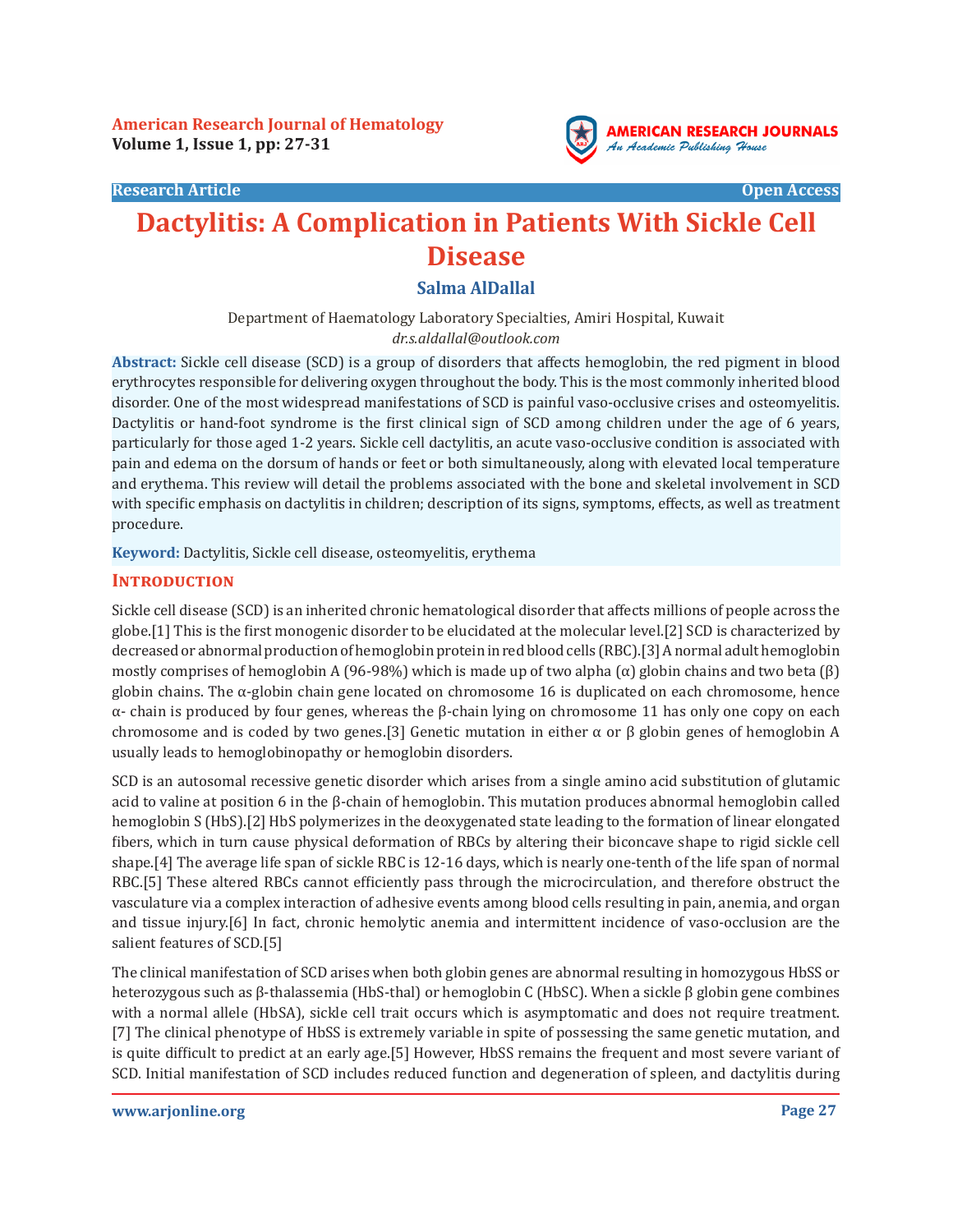the first five years of life. Cerebral infarction was observed during first and second decade. Third and fourth decade of life shows gradual damage of the microvasculature, chronic end-stage failure of the organs such as the kidneys, lungs, brain, bones, gastrointestinal tract, and retina. This eventually deteriorates the quality of life and increases morbidity and mortality among adult SCD patients.[8]

Bones are considered to be the second most affected organs due to SCD, next to spleen. The sickle RBCs are found to accumulate in bone microcirculation leading to thrombosis, reduced blood flow, local hypoxia, infarction, necrosis, and acute painful crises.[9] In fact, painful vaso-occlusive crises and osteomyelitis are the most common complications of SCD, demanding hospitalization. The clinical and radiological manifestations of SCD are manifold; however, pathophysiologically all of them result from rigid adherent cells clogging small vessels, leading to tissue ischemia/infarction and gradual end-organ damage. Among several osteoarticular manifestations of SCD, dactylitis is frequently observed among children within the age of between 6 months to 6 years. This review discusses the clinical features and pathophysiology of dactylitis as well as the currently available therapeutic strategies for this complication.

# *Dactylitis*

Dactylitis or hand-foot syndrome is generally the earliest clinical musculoskeletal manifestation of SCD that affects infants and young children in the age group of 6 months to 6 years, with highest incidence during the first 6-12 months of life.[3] In fact, affected infants normally do not develop symptoms in the first few months (0-4 months) of life due to the presence of fetal hemoglobin (Hbf) produced by the developing fetus, which prevents the RBCs from sickling. This Hbf is not present in the RBCs after 5 or 6 months of age hence, sickling of RBCs can occur from this age. Generally, children of the age of 1 to 2 years suffering from SCD show vaso-occlusive crises frequently in the small bones of hand and feet, which still contains hematopoietic bone marrow.[10] In fact, clinical data showed that before two years of age, the rates of occurrence of dactylitis are approximately 45% and the prevalence rate subsides at the age of 5-6 years due to the regression of red bone marrow with increasing age.[1,3] According to Stevens et al[11] nearly 50% of the children suffering from SCD develop dactylitis. A retrospective study carried out by Worrall and Butera[12] in United States reported that the incidence of hand-foot syndrome in children with SCD was 12%, and also observed that out of 16 patients, 55% showed dactylitis as the first sign of SCD.[9]

Dactylitis is mostly observed in patients with homozygous hemoglobin S disease (sickle cell anemia), sickle cell-hemoglobin C- disease or sickle cell- β- thalassemia.[13] However, a case report by Jadavji an Prodber[13] depicted the occurrence of dactylitis in a child with sickle cell trait. Moreover, dactylitis has been found to occur in SCD patients with lower Hbf and higher reticulocyte counts. The occurrence of dactylitis was also found to be associated with cold weather.[1]

The clinical symptoms of dactylitis in children include puffy, tender, warm feet and hands, acute pain, fever, reduction of movement, and refusal to bear weight.[13] Previous studies revealed different opinions regarding the role of dactylitis as a possible predictive factor of adverse outcomes. Studies conducted on Pediatric Cohort of Guadeloupe from 1984-1999[1] and a retrospective study by Miller et al[14] indicated that dactylitis occurring in children at an age less than 6 months could lead to severe consequences in later life, such as recurrent acute chest syndrome, stroke, frequent pain, and even death. On the contrary, the study on Dallas cohort by Quinn et al[15] could not reflect the importance of dactylitis as a possible predictor of adverse outcome, rather the study observed that those subjects predicted to be at high risk never experienced an adverse outcome and those predicted to be at low risk developed severe conditions later in life.

Sickle cell dactylitis in infants and young children is believed to be due to infarction or tissue necrosis at metacarpals, metatarsals, and phalanges, resulting from sickling of RBCs in the capillary beds and eventually blocking the vessels at these sites.[13] Histologically, extensive infarction of inner layer of the cortical bone,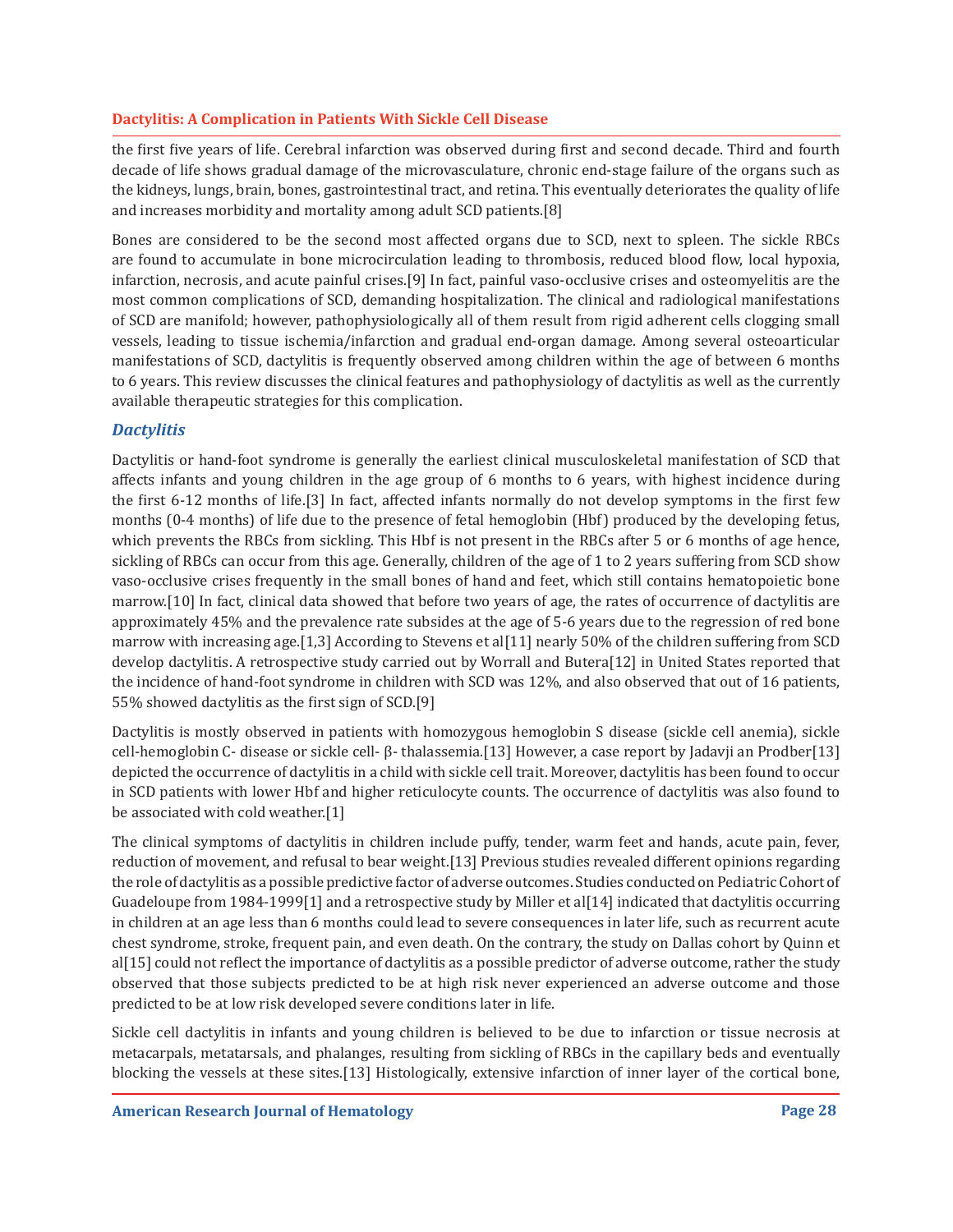medullary trabeculae, and the marrow results in enhanced erythropoiesis (production of erythrocytes or RBCs), sub-periosteal new bone formation, and bone marrow expansion of the hand and feet, causing swelling, tenderness, redness, and hyperthermia of the affected limb or digit.[1, 10] In fact, capillary blockage by abnormal sickle RBCs causes infarction in both the diaphysis and epiphysis of long tubular bones, leading to medullary infarcts and the appearances of a vascular necrosis respectively. Due to the impediment of blood through the bones and tissues, excruciating pain occurs, which is considered to be the classical painful bone crisis.[16] Furthermore, prolonged ischemia or infarction often led to bony destruction of the terminal phalanges and metacarpals.

In addition to the abnormal shape of RBC, there are several other factors affecting the blood flow in the vessels, which include viscosity of blood, the diameter of blood vessels, and various blood constituents. In general, SCD patients are prone to have increased blood viscosity that results in decreased flow of blood, which in turn hinders oxygen distribution to the essential areas of the body.[17] This tissue anoxia due to capillary stasis resulting from viscous blood is presumed to be another possible cause of sickle cell dactylitis.[13] Furthermore, swelling of soft tissue during dactylitis occurs due to the reparative response of hyperemia adjacent to the infarcted area and as the swelling subsides new periosteal bone is formed either through incorporation in to existing cortical bone or through layered deposits along the inner surface of the cortex.[3] This clinical condition is mostly observed in homozygous HbS disease, sickle cell hemoglobin C disease and sickle cell β- thalassemia.[13]

Dactylitis is manifested as self-limiting episodes which persist for one to two weeks and usually resolves within a month. Although it might relapse occasionally, it rarely leads to permanent joint sequelae.[9] However, in severe conditions high fever and enhanced white blood cell count (leucocytosis) could be detected. Dactylitis is often mistaken for osteomyelitis or juvenile arthritis due to similarities in symptoms.[13] Due to diagnostic imprecisions, management of these conditions sometimes becomes difficult.

Standard Radiography is usually performed to detect the disease. Radiographs are generally normal during the acute phase of vaso-occlusive crisis. However, the radiological changes could be observed 10 to 15 days after the onset of the syndrome.[18] Radiographs show areas of ill-defined translucency,[10] followed by patchy areas of sclerosis and lucency along with new periosteal bone formation in hand and feet, and soft tissue swelling of metacarpals or metatarsals. Within two to three weeks of the syndrome, radiographs reveal 'a motheaten' appearance of the involved digits, presumably due to cortical thinning, multiple irregular intramedullary deposits, and areas of spotty destruction.[18] Sometimes the small bones of the hand and feet took rectangular shape. Mostly the long bones are affected in dactylitis. Acute infarcts often lead to bone destruction or osteolysis and resultant deformity could also be observed.[3] However, infarction of epiphyses is very rarely associated with premature fusion and shortened fingers.[10]

Conservative treatment is considered to be the best treatment option for dactylitis, since symptoms generally subside by one to two weeks. In general, treatment is directed towards management and prevention of acute manifestations. Treatment involves bed rest, immobilization, use of topical heat pack to ease the discomfort and swelling. However, the use of cold or icepack should be avoided in order to prevent vaso-occlusive crisis. [19] The mainstay treatment for dactylitis includes use of oral or parenteral analgesics such as dipyrone, paracetamol, non-steroidal anti-inflammatory drugs for moderate pain and opioid derivatives for extreme painful crises.[9] A pain crisis can be prompted by preceding dehydration, infection, injury, or cold exposure. Hence, increased fluid intake to maintain proper hydration is extremely important and dehydration must be prevented to avoid further tissue injury. In fact, during extreme pain along with fever, aggressive intravenous hydration is necessary.[1] In order to treat co-existing infection antibiotic is prescribed. A previous study had also reported a significant reduction of dactylitis in very young children after the use of hydroxycarbamide.[1] Additionally, the use of hydxoyurea is highly recommended for pediatric SCD patients suffering from severe pain. Hydroxyurea stimulates the production of Hbf in blood. Hbf prevents sickling of the RBCs which is quite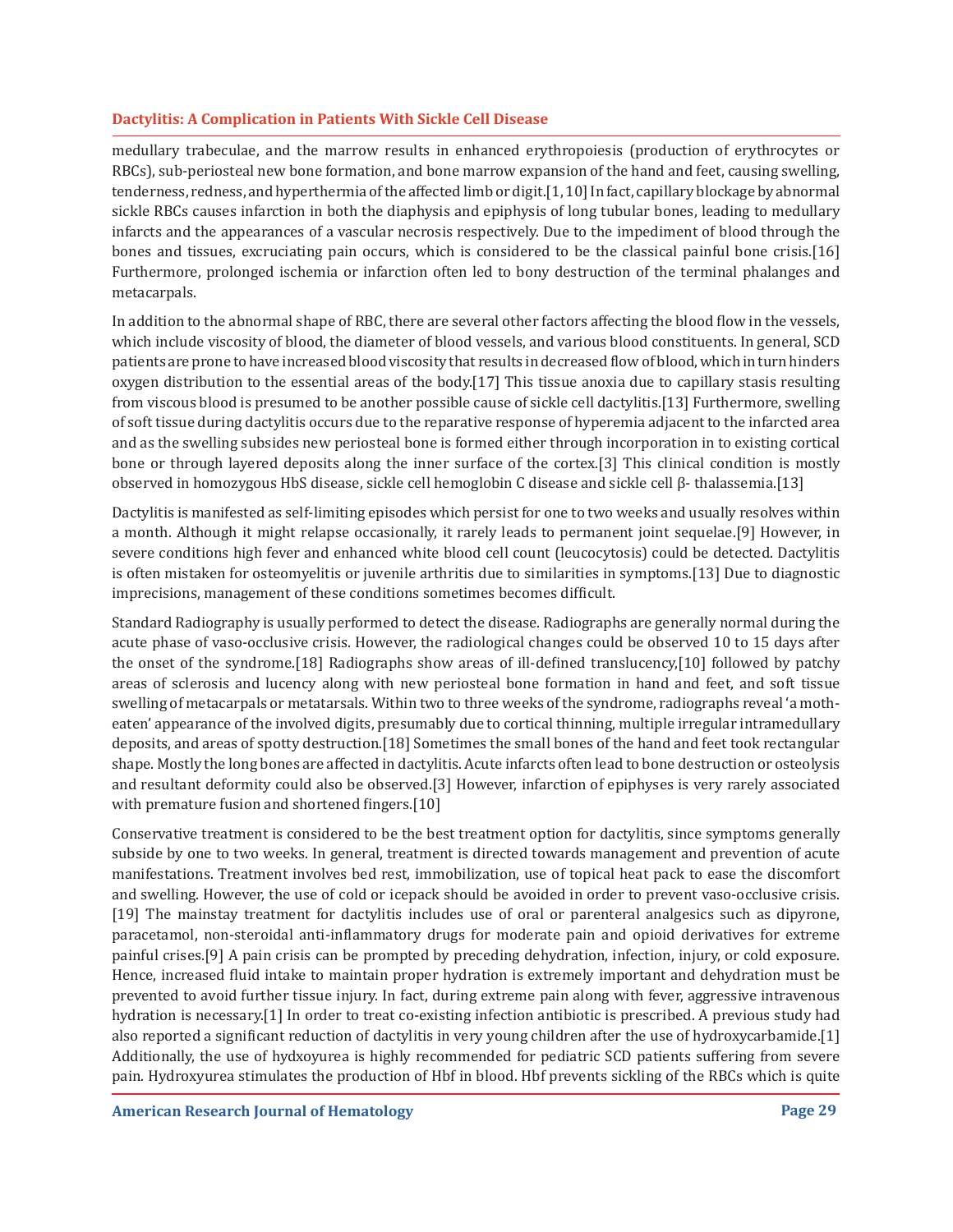useful for SCD patients. Besides Hbf production, hydoxyurea has several other benefits such as it decreases vasoocclusive episodes and painful crises, increases the interval between the episodes of pain, and thus reduces the need for hospitalization or blood transfusion.[9] However, the response of hydroxyurea is varies from patient to patient and thus is unpredictable.

As a preventive measure, children suffering from dactylitis should avoid exposure to extreme cold and heat, especially cold, since severe cold causes peripheral vasoconstriction, and thus reduces the flow of blood through tissue vasculature and induces vaso-occlusive crisis.[20] It has also been noticed that administration of malarial prophylaxis could reduce both malaria as well as dactylitis episodes.[1]

# **Summary**

SCD is a genetic disorder which involves multiple organs. Skeletal changes in SCD mainly results from hyperplasia of the bone marrow and vascular insufficiency resulting in thrombosis in microcirculation, which eventually leads to infarction and secondary infection. Dactylitis or hand-foot syndrome is a condition that causes tenderness, swelling, redness, and warmth of the affected hand or foot in infants and young children. This is the earliest musculoskeletal manifestation of SCD. The main radiological changes observed in bones are due to hyperplasia of the marrow and osteonecrosis. Although, dactylitis symptoms in some cases were misdiagnosed with arthritis or osteomyelitis, yet recent advancement in the diagnostic modalities are quite helpful in obtaining proper diagnosis. In addition, improvement of medical management is beneficial in reducing acute pain and swelling which in turn minimizes the morbidity in these patients.

# **Acknowledgements**

The author is thankful to www.manuscriptedit.com for providing English language editing and proofreading services for this manuscript.

#### **References**

- 1. Ballas SK, Kesen MR, Goldberg MF, Lutty GA, Dampier C, Osunkwo I Wang WC, Hoppe C, Hagar W, Darbari DS, Malik P. Beyond the definitions of the phynotic complications of sickle cell disease: an update on management. Scientific World J. 2012; 2012:949535.
- 2. Higgs D, Wood W. Genetic complexity in sickle cell disease. PNAS. 2005; 105:11595-6.
- 3. Ejindu VC, Hine AL, Mashayekhi M, Shorvon PJ, Misra RR. Musculoskeletal Manifestations of Sickle Cell Disease. RadioGraphics. 2007; 27:1005-21.
- 4. Pace BS, Ofori-Acquah SF, Peterson KR. Sickle cell disease: genetics, cellular and molecular mechanisms, and therapies. Anemia. 2012; 143594.
- 5. Meier ER, Miller JL. Sickle cell disease in children. Drugs. 2012; 72:895-906.
- 6. Manwani D, Frenette P. Vaso-occlusion in sickle cell disease: pathophysiology and novel targeted therapies. Blood. 2013; 122:3892-8.
- 7. Diaz-Piedra P, Cercantes-Villagrana A, Ramos-Jimenez R, Presno-Bernal JM, Cervantes-Villagrana RD. Susceptibility of induced sickle in samples of heterozygous hemoglobin S patients (sickle cell trait) suffering diabetes mellitus type 2. Gac Med Mex. 2015; 151:757-63.
- 8. Powars D, Chan L, Hiti A, Ramicone E, Johnson C. Outcome of sickle cell anemia: a 4-decade observational study of 1056 patients. Medicine. 2005; 84:363-76.
- 9. da Silva Junior GB, Daher EDF, da Rocha FAC. Osteoarticular involvement in sickle cell disease. Rev Bras Hematol Hemoter. 2012; 34:156-164.